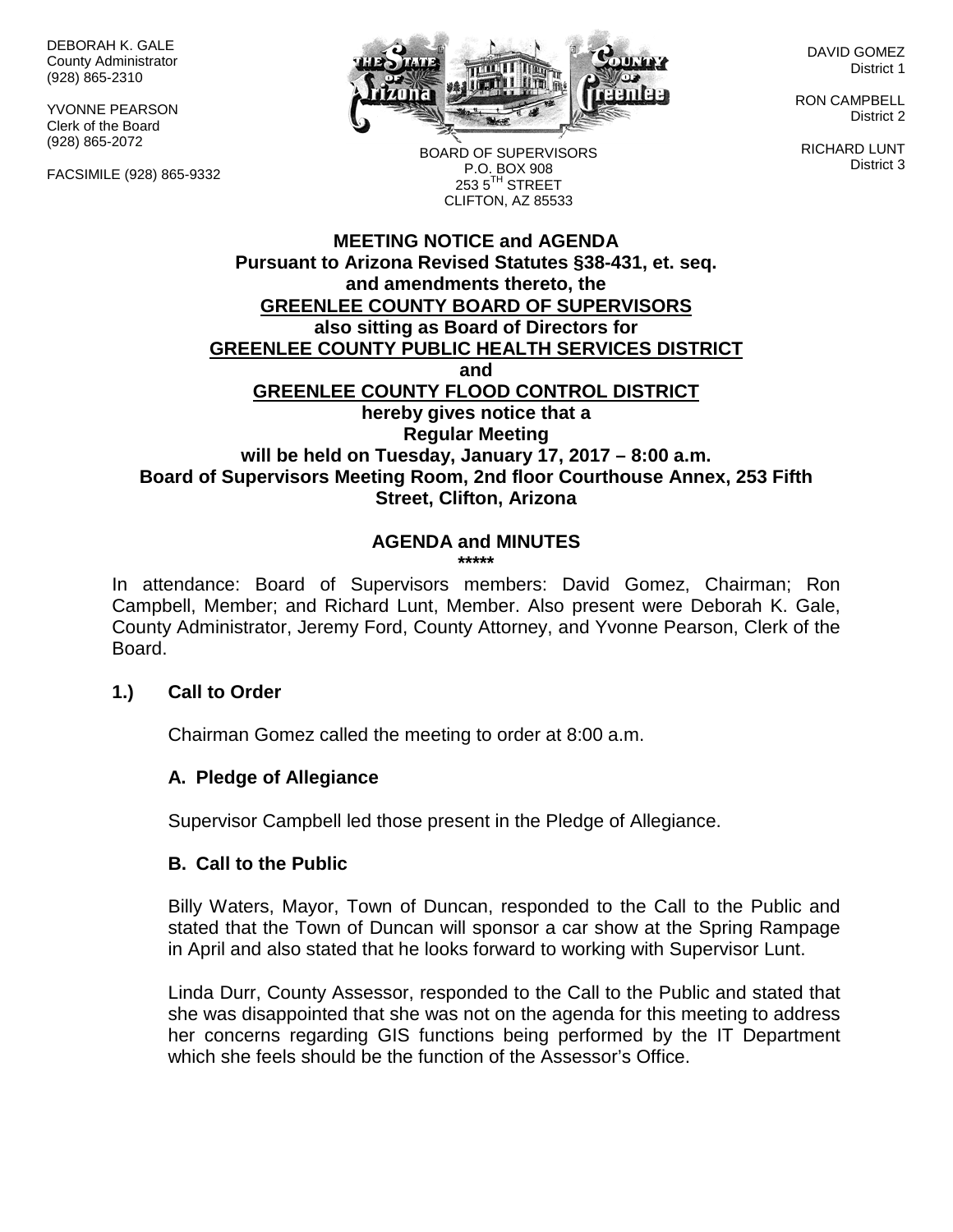Walter Mares, Clifton resident, retired journalist, responded to the Call to the Public and stated that he is working with John Johnson at Gila Valley Net, not to compete with the local newspaper, but to cover what is not being covered.

Daniel Cervantez, Clifton resident, responded to the Call to the Public and stated that he attended the Clifton Town Council meeting and stated that the owner of the Reardon Hotel is donating that property to the Town of Clifton. He stated that there is water flowing down Chase Creek which is being released by Freeport.

**2.) PUBLIC HEALTH SERVICES DISTRICT – the Board of Supervisors will convene as the Board of Directors of the Greenlee County Public Health Services District and will reconvene as the Board of Supervisors following consideration of these items:**

#### **A. Consent Agenda**

**1. Clerk of the Board: Consideration of approval of Public Health Services District expense warrants in excess of \$1,000.00**

Upon motion by Supervisor Campbell, seconded by Supervisor Lunt, and carried unanimously, the Board approved the Public Health Services District Consent Agenda as presented.

**3.) FLOOD CONTROL DISTRICT – the Board of Supervisors will convene as the Board of Directors of the Greenlee County Flood Control District and will reconvene as the Board of Supervisors following consideration of these items:**

## **A. Consent Agenda**

**1. Clerk of the Board: Consideration of approval of the Flood Control District expense warrants in excess of \$1,000.00**

Upon motion by Supervisor Campbell, seconded by Supervisor Lunt, and carried unanimously, the Board approved the Flood Control District Consent Agenda as presented.

# **4.) Tim Sumner, County Sheriff A. Presentation of Strategic Transitional Plan**

Sheriff Sumner presented the Strategic Transitional Plan for the Sheriff's Department for informational purposes to the Board of Supervisors. He reviewed the organizational chart and the different positions in his department.

## **B. Consideration of approval of reclassifying a vacant Detention Sergeant position to a Detention Officer position**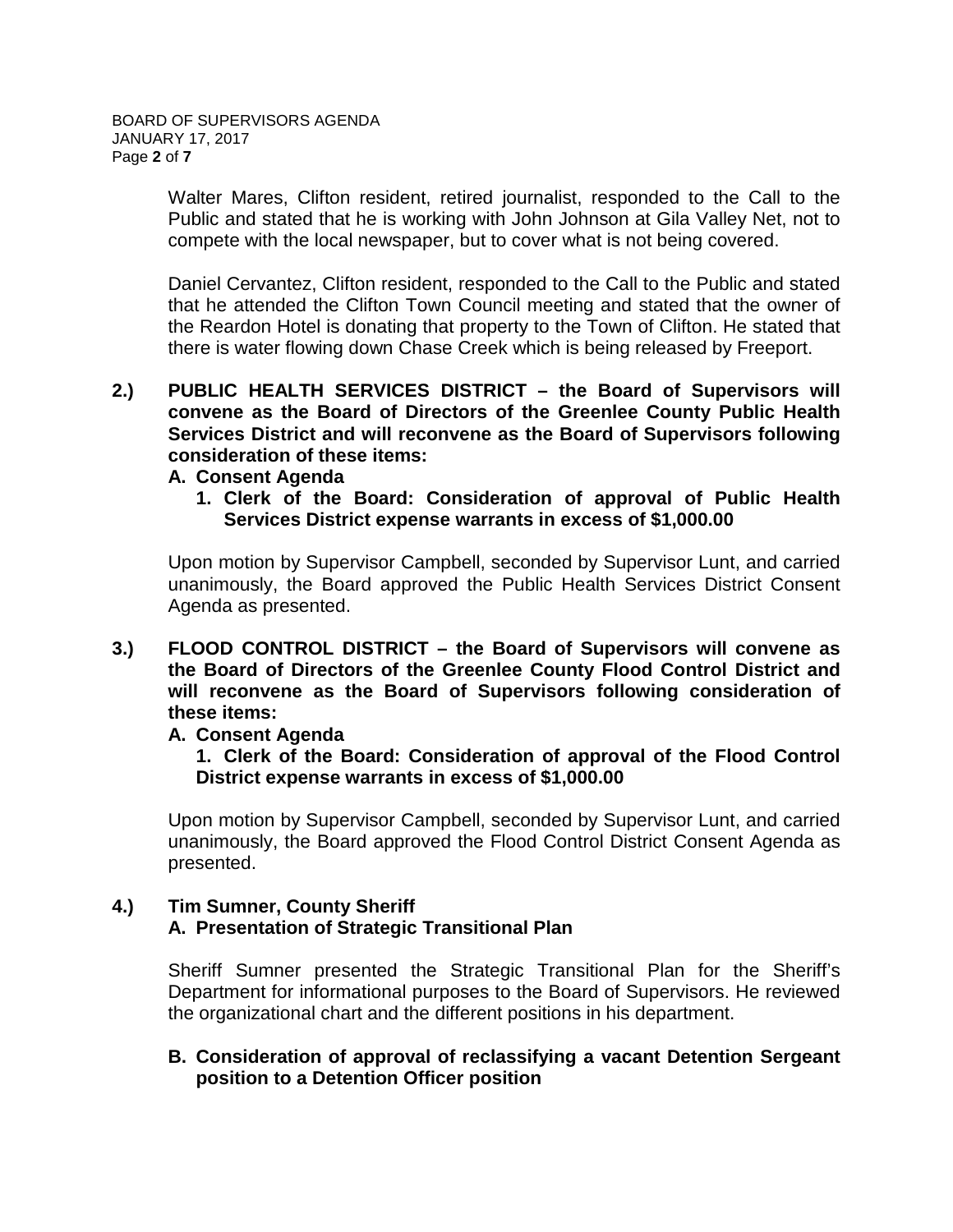Upon motion by Supervisor Campbell, seconded by Supervisor Lunt, and carried unanimously, the Board approved the request as presented.

# **C. Consideration of approval to increase the number of Range Deputies from two (2) to three (3)**

Sheriff Sumner explained that he is exploring the possibility of increasing the number of Range Deputies from three to six. Ms. Gale stated that she will work with the County Attorney to ensure that statutes are current with the new minimum wage law requirements. Supervisor Campbell stated that he thinks it might be a good idea to have another Range Deputy at Blue and Supervisor Lunt stated that he would like to see a job description of duties. Upon motion by Supervisor Campbell, seconded by Supervisor Lunt, and carried unanimously, the Board tabled the item to a future meeting pending gathering of more information.

# **D. Consideration of approval of Employee Transaction Forms - K. Baxter, Detention Officer; D. Medina, Patrol Sergeant; F. Montoya, Patrol Sergeant; J. Smerglia, Deputy Sheriff**

Upon motion by Supervisor Campbell, seconded by Supervisor Lunt, and carried unanimously, the Board approved the requests as presented with the exception of the pay scale rate for K. Baxter which was approved at 14A1.

## **E. Consideration of approval to solicit bids for renovating Sheriff's Office main entry door and camera system**

At the request of Sheriff Sumner this item was tabled upon motion by Supervisor Lunt, seconded by Supervisor Campbell, and carried unanimously.

## **F. Consideration of approval to remove or re-appropriate Chevrolet Impala's to other County Departments**

At the request of Sheriff Sumner this item was tabled upon motion by Supervisor Lunt, seconded by Supervisor Campbell, and carried unanimously.

# **G. Discussion/Action regarding changing the work schedule for calculating overtime from 40 hours to 80 hours**

At the request of Sheriff Sumner this item was tabled upon motion by Supervisor Lunt, seconded by Supervisor Campbell, and carried unanimously.

# **5.) Ákos Kovach, Economic Development Coordinator**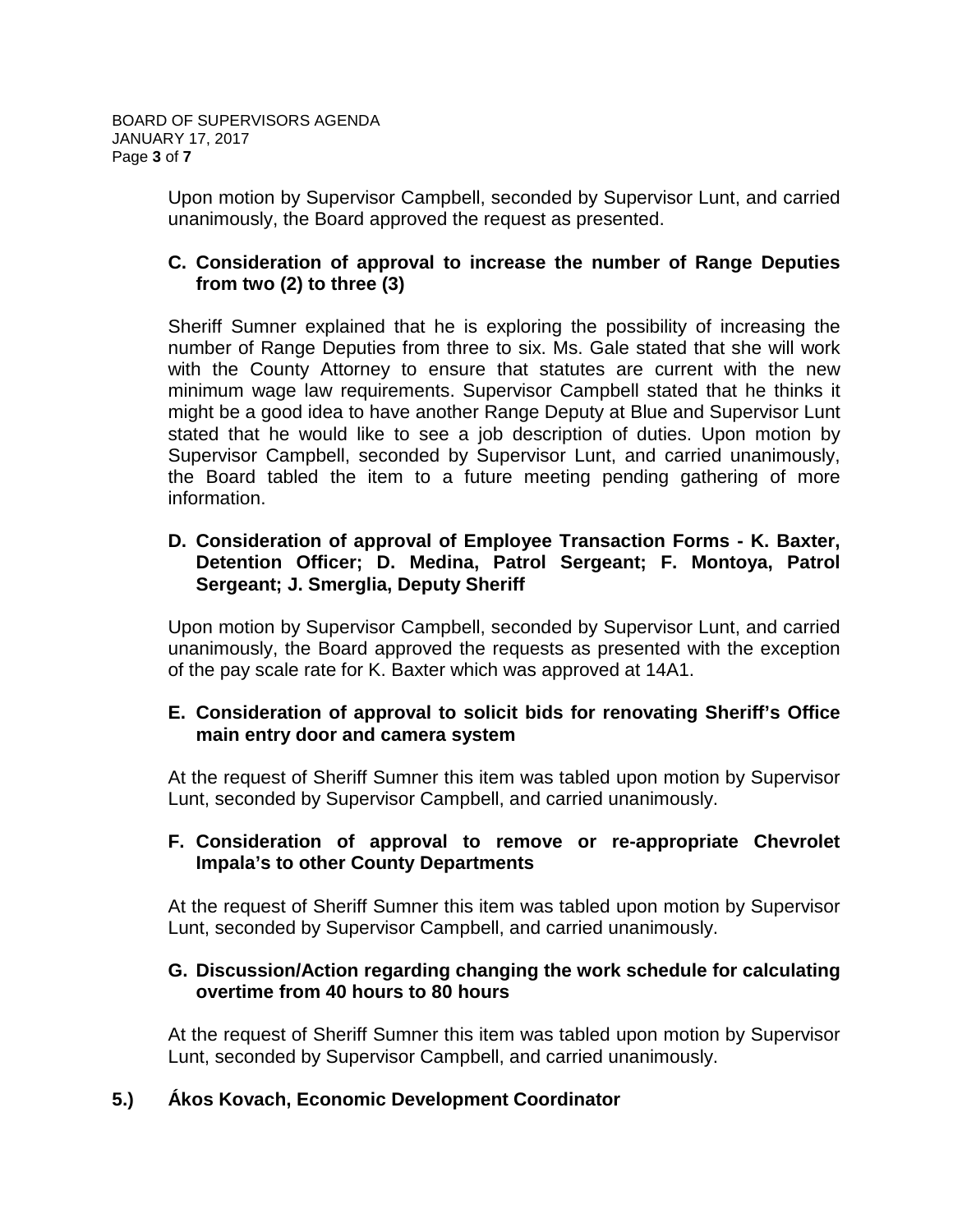BOARD OF SUPERVISORS AGENDA JANUARY 17, 2017 Page **4** of **7**

# **A. Economic Development Planning Update**

Mr. Kovach asked Mr. John Lieberenz, Javelina Chase Planner, to address the Board regarding the upcoming Javelina Chase. Mr. Lieberenz stated that this is the  $4<sup>th</sup>$  Annual Javelina Chase and participation in the event is well ahead of the goal set in the 5 year plan. He stated that the Javelina Chase has been awarded the Junior and Masters Championship Races, a Ghost Mine Rumble and possibly a marksmanship show. He stated that the Javelina Chase would support a Cinco de Mayo celebration during the event if anyone wanted to do this. The Board expressed their appreciation for the hard work and dedication Mr. Lieberenz and his wife put into this successful event.

Mr. Kovach stated that the county needs more champions like the Lieberenz' who dedicate their time and effort to successful events such as the Javelina Chase. He also stated that it looks like the Loma Linda II housing development is on track and that Greenlee County is one of the few counties in the 20 percentile population growth since the last census and is on track to continue growing.

# **6.) Yvonne Pearson, Clerk of the Board/Elections Director**

## **A. Discussion/Action regarding the request by Representative Shope for Greenlee County to run a "pilot program" countywide all-mail election**

Ms. Pearson explained that this bill has changed since this was put on the agenda and that the option for a "pilot program" all-mail election has been taken off the bill so there was no need for the Board to take action at this time.

## **7.) Consideration of approval of the Addendum to the existing Intergovernmental Agreement with Graham County and Arizona Department of Fire, Building and Life Safety Office of Manufactured Housing for inspections of mobile home installations**

Ms. Gale explained that this addendum extends the existing contract until such time that the Greenlee County employees have completed their certification to do mobile home inspections. Upon motion by Supervisor Lunt, seconded by Supervisor Campbell, and carried unanimously, the Board approved the request as presented.

## **8.) Philip Ronnerud, County Engineer**

## **A. Consideration of approval of issuing permit to Javelina Chase to hold event over County owned roads**

Upon motion by Supervisor Lunt, seconded by Supervisor Campbell, and carried unanimously, the Board approved the request as presented.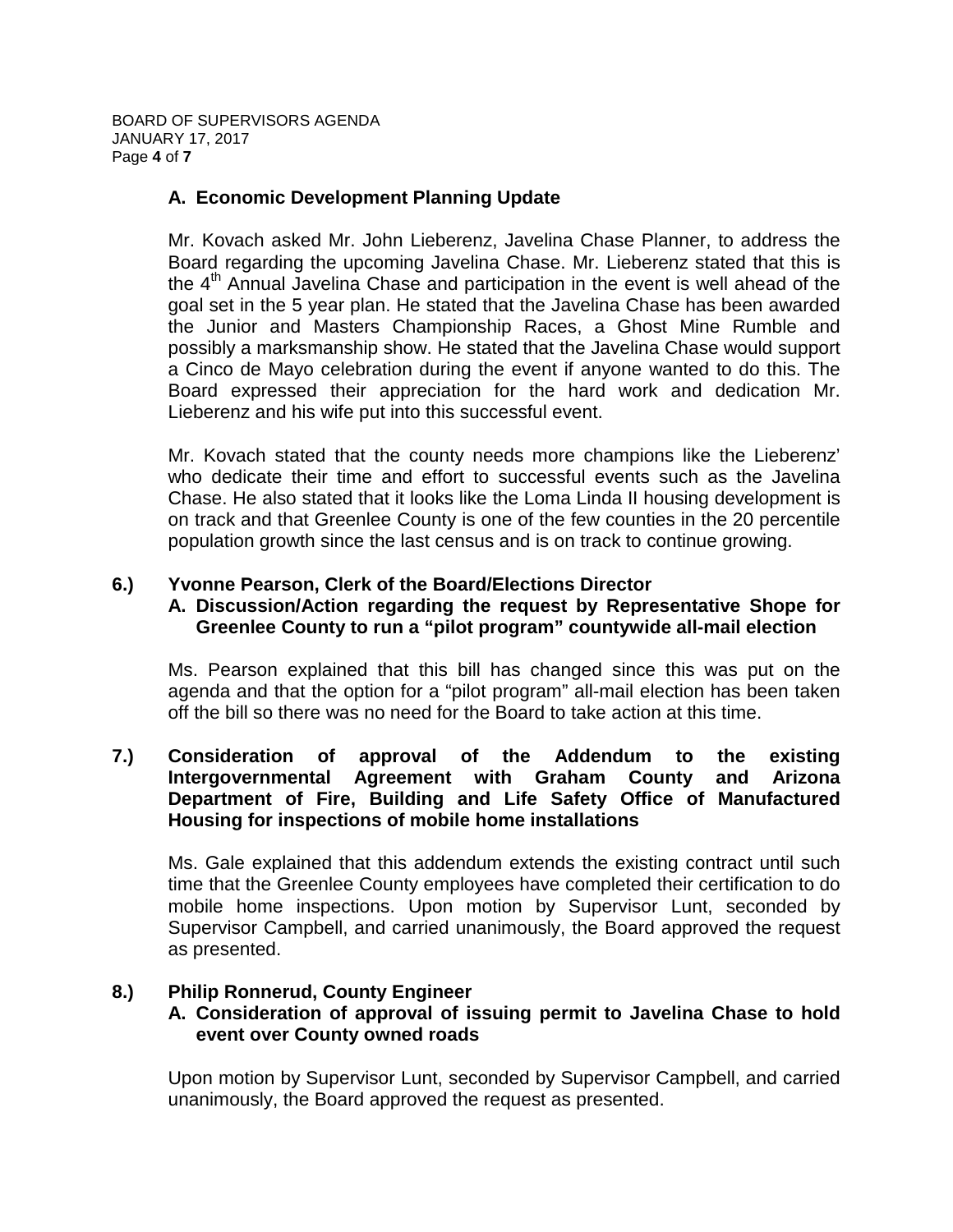#### **B. Greenlee County South Annex Issues: 1. Greenlee County South Annex Update**

Mr. Ronnerud reviewed the status of the South Annex building stating that 95% of the design is complete and the county will be breaking ground in a couple of weeks.

## **2. Consideration of approval to issue Notice of Intent to Pre-qualify 5 to 7 contractors for Greenlee County South Annex**

Upon motion by Supervisor Lunt, seconded by Supervisor Campbell, and carried unanimously, the Board approved the request as presented.

**3. Consideration of approval to enter into an agreement for NEPA and Hazardous Materials Survey on Duncan Annex in an amount not to exceed \$30,000 and authorize County Engineer and/or County Administrator to sign the agreement**

Upon motion by Supervisor Lunt, seconded by Supervisor Campbell, and carried unanimously, the Board approved the request as presented.

## **4. Consideration of approval to enter into an agreement for doing site layout survey in an amount not to exceed \$10,000.00 and authorize County Engineer and/or County Administrator to sign the agreement**

Upon motion by Supervisor Lunt, seconded by Supervisor Campbell, and carried unanimously, the Board approved the request as presented.

## **5. Consideration of approval to enter into an agreement for doing soils testing in an amount not to exceed \$10,000.00 and authorize County Engineer and/or County Administrator to sign agreement**

Upon motion by Supervisor Lunt, seconded by Supervisor Campbell, and carried unanimously, the Board approved the request as presented.

## **9.) Consideration of appointment of a County representative to:**

- **A. Coronado Resource Conservation & Development (RC&D) Council**
- **B. Gila Watershed Partnership of Arizona Board**

# **C. Eastern Arizona Counties Organization (ECO) Board**

Upon motion by Supervisor Campbell, seconded by Chairman Gomez, Supervisor Lunt was appointed to represent Greenlee County at all listed Councils and Boards.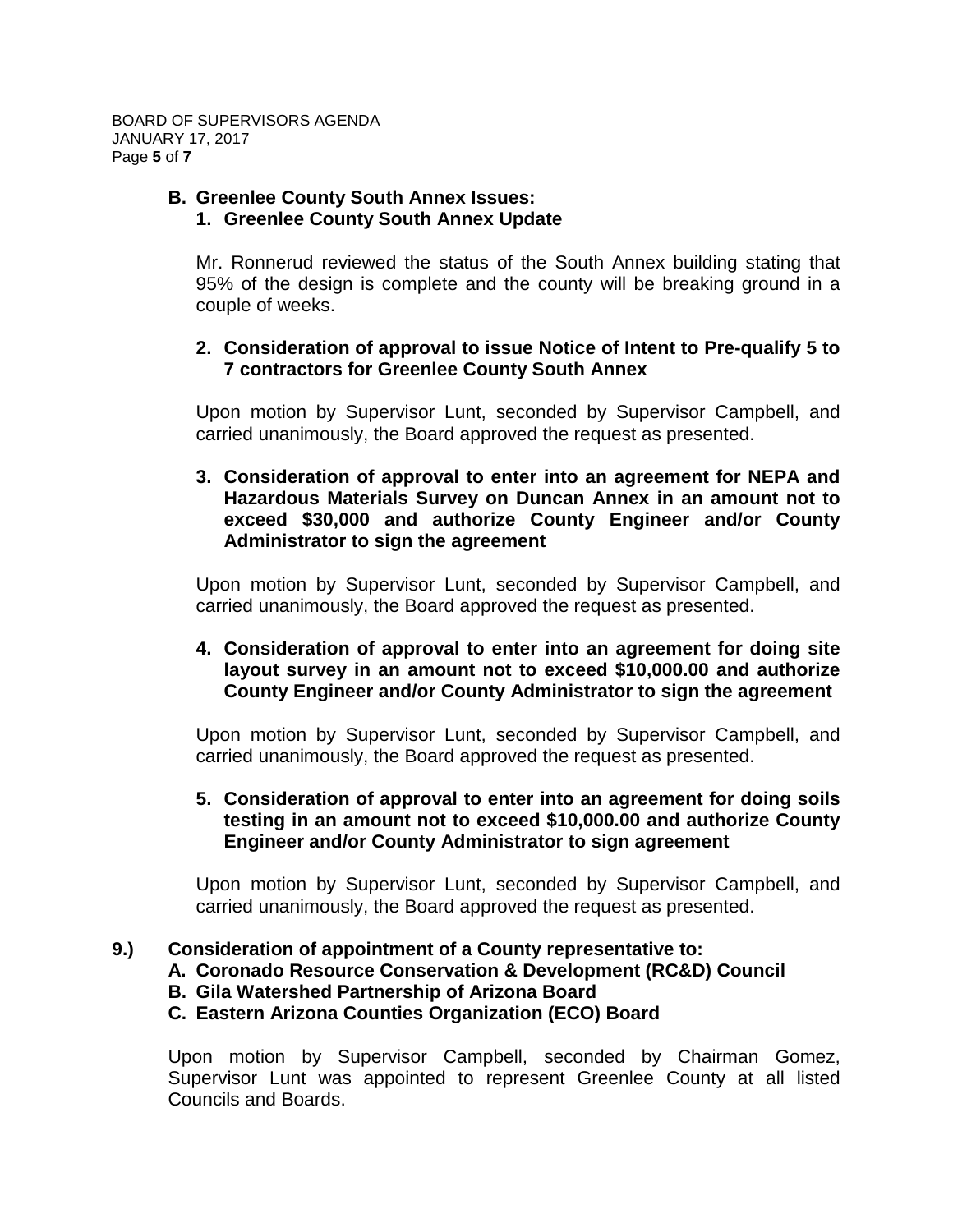#### **10.) Kay Gale, County Administrator**

## **A. Discussion/Action regarding the Bureau of Land Management Programmatic Agreement Participation Interest Form**

Ms. Gale explained that the Bureau of Land Management has presented the document which lists three options of participation. Upon motion by Supervisor Lunt, seconded by Supervisor Campbell, and carried unanimously, the Board will be involved with the Programmatic Agreement (option #1) with Supervisor Lunt as the point of contact.

#### **B. County and State budget and legislative issues**

Ms. Gale reviewed different parts of the Governor's budget that will affect Greenlee County. Ms. Gale and Supervisor Lunt reviewed bills that the Legislative Policy Committee discussed and their decisions to oppose or support.

#### **C. Calendar of Events**

The Calendar of Events was reviewed.

## **11.) Consent Agenda**

- **A. Clerk of the Board: Consideration of approval of minutes to previous meeting – 01/03/2017**
- **B. Clerk of the Board: Consideration of approval of expense warrants in excess of \$1,000.00 - Vouchers 1050; 1051**
- **C. Chief Finance Officer: Consideration of approval of general fund loan in the amount of \$9,390.78 to be reimbursed upon receipt of funds: Fund 159 - \$28.53; Fund 195 - \$1.73; Fund 243 - \$9,360.52**
- **D. County Attorney: Consideration of Appointment of Deputy – Robert Gilliland, Chief Deputy Attorney**
- **E. Elections Director: Consideration of appointment of Democratic Precinct Committeemen – Susan Snyder, Precinct 7 – York/Sheldon; Delia Smeaton, Precinct 5 – Morenci**
- **F. Chief Probation Officer: Consideration of approval of Employee Transaction Form – M. Fimbres, Teen Court Assistant**
- **G. Clerk of the Board: Consideration of approval of Resolution 17-01-02 to change signatories on the Greenlee County Advance Travel bank account with National Bank of Arizona**
- **H. County Sheriff: Consideration of approval of Resolution 17-01-01 to change signatories on the Greenlee County Sheriff's Department bank account with National Bank of Arizona**